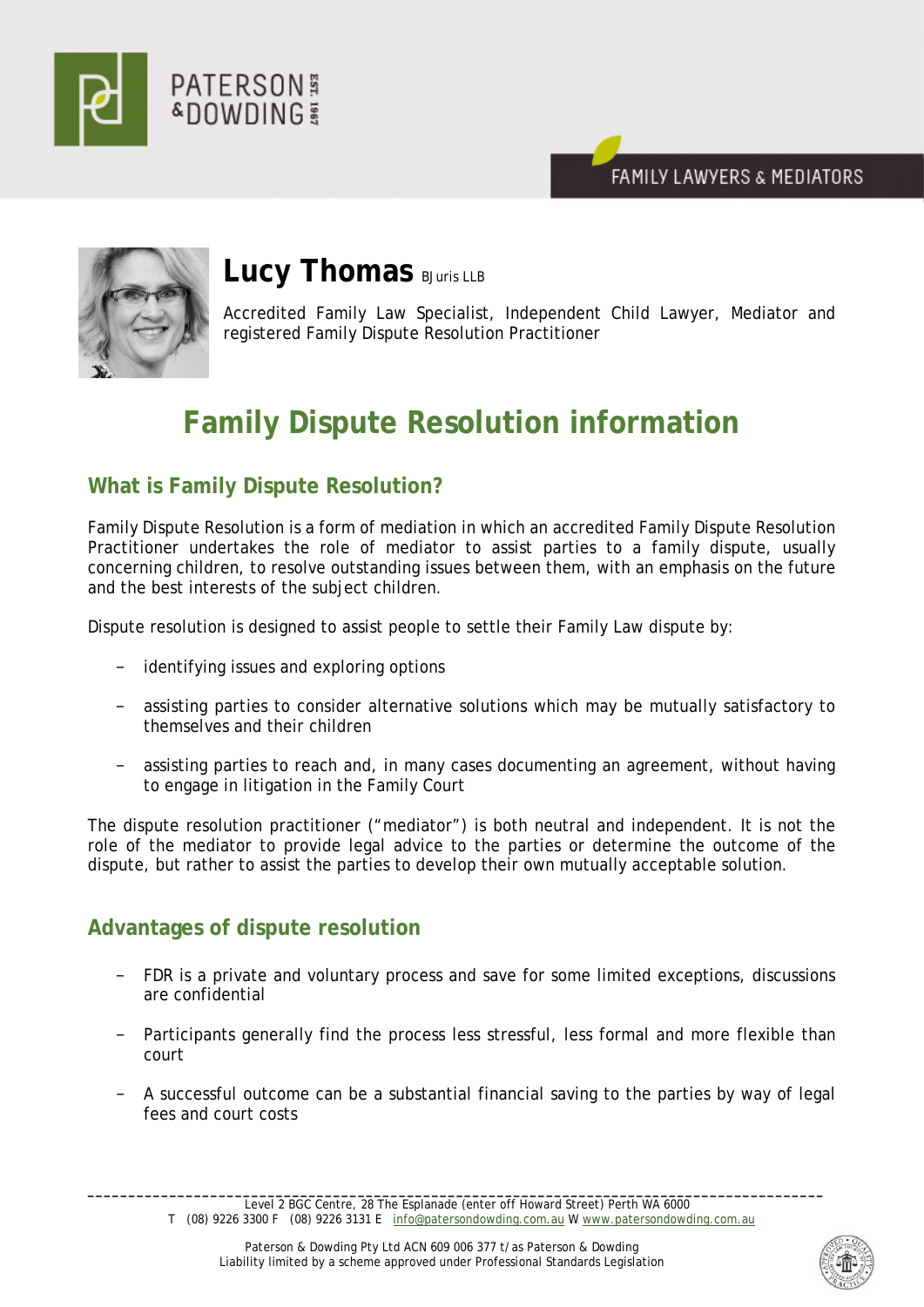- A resolution may be documented as effectively as a court determination
- You have control over what is discussed and decisions affecting your family into the future. Nobody else decides for you
- Timing you choose when to mediate and meetings can be arranged at times convenient to you both
- Subject to suitability requirements, you may access mediation in a timely manner (within weeks) and avoid the lengthy delays associated with Family Court proceedings
- Mediation can proceed with or without lawyers
- − The focus is on workable outcomes tailored to your children's needs and parties are encouraged to communicate in a constructive, future focused manner, thereby avoiding the commonly destructive aspects of litigation
- − The process is flexible and can be suspended/terminated at any time
- − Costs can be much more readily estimated than in the case of family court proceedings
- Each party has an opportunity to be heard and to express what is important to them in relation to their children
- Dispute resolution often leads to improved communication between parents and agreed mechanisms for resolving any further disputes

# **Do I need to or can I be made to attend dispute resolution?**

Mediation is voluntary and no one can be compelled to attend. However, the law in Australia requires separating/separated parties who are unable to resolve their differences, to make a genuine effort to resolve matters between them, concerning their children before filing an application for parenting orders in the family Court.

Please note that there are some exceptions to this requirement such as cases involving family violence, child abuse or are of an urgent nature. If you have any queries as to whether your matter may be exempt from the dispute resolution requirement, then we urge you to obtain prompt independent legal advice.

# **What happens if the other party is unwilling to participate in FDR?**

If the other party has received an invitation and the mediator has contacted them twice, including once in writing, and they have failed to accept the invitation, then the mediator may issue a section 60 I certificate.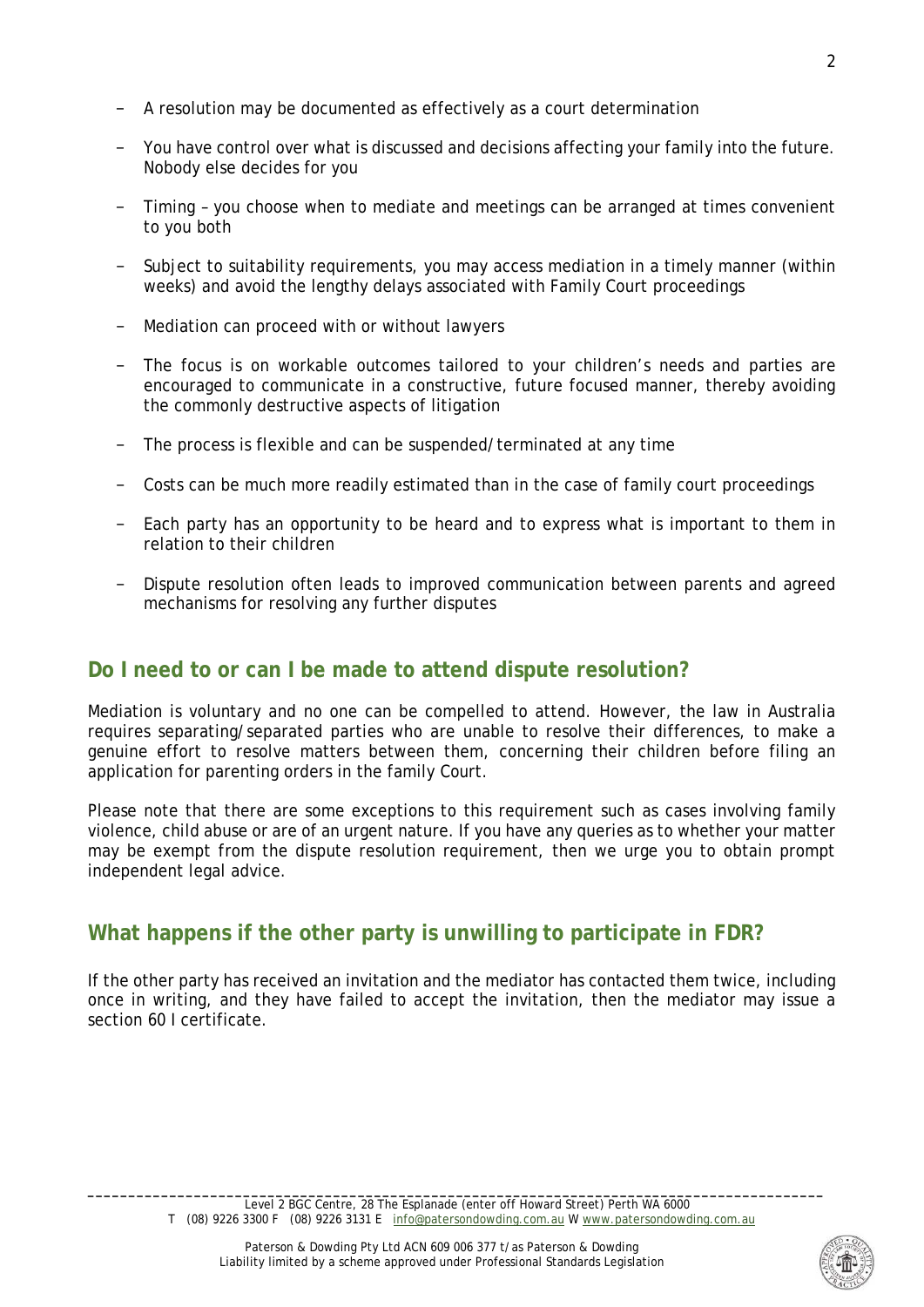# **What is a section 60I certificate?**

A section 60 I certificate may be issued by the mediator in the following circumstances:

- − When one party does not attend mediation
- − When the matter is not appropriate for mediation
- − When both participants attend and make a genuine effort to resolve the matter
- − When both participants attend, but one or more did not make a genuine effort to resolve the issue(s) in dispute
- − When both parties attend but part way through the mediation, the mediator decided it was not appropriate to continue

In cases where one party fails to attend mediation or fails to make a genuine effort to resolve the matter, the court, may at its discretion make a costs order against that party.

# **Can Lucy Thomas issue a section 60 I certificate?**

Lucy is registered with the Attorney General of Australia's office and may issue Section 60 I certificates.

#### **What does the process involve?**

A typical dispute resolution will proceed as follows:

One party to a dispute may approach an accredited FDRP to conduct dispute resolution and an appointment is arranged for an initial private intake session. During the intake session that party will have an opportunity to provide background information and explain what is important to him/her. The mediator will have an opportunity to assess the suitability of the matter for FDR and prepare that party for a joint session.

Assuming that following the initial session, that party wishes to proceed with dispute resolution, then an invitation will be extended to the other party to engage in dispute resolution.

If the other party is willing to participate they will also undertake a private intake session with the mediator in a similar format to the intake session undertaken with the first party. Each intake session is private and confidential and the mediator will only share information between the parties with the consent of the parties.

The mediator will then confirm with both parties as to whether the matter is suitable to proceed and arrangements can then be made for a joint Dispute Resolution meeting on a mutually convenient day and time.

Joint sessions will usually be of 3 to 4 hours' duration although depending upon the issues a longer period can be scheduled.

**\_\_\_\_\_\_\_\_\_\_\_\_\_\_\_\_\_\_\_\_\_\_\_\_\_\_\_\_\_\_\_\_\_\_\_\_\_\_\_\_\_\_\_\_\_\_\_\_\_\_\_\_\_\_\_\_\_\_\_\_\_\_\_\_\_\_\_\_\_\_\_\_\_\_\_\_\_\_\_\_\_\_\_\_\_\_\_\_\_\_** Level 2 BGC Centre, 28 The Esplanade (enter off Howard Street) Perth WA 6000 T (08) 9226 3300 F (08) 9226 3131 E [info@patersondowding.com.au](mailto:info@patersondowding.com.au) [W www.patersondowding.com.au](http://www.patersondowding.com.au/)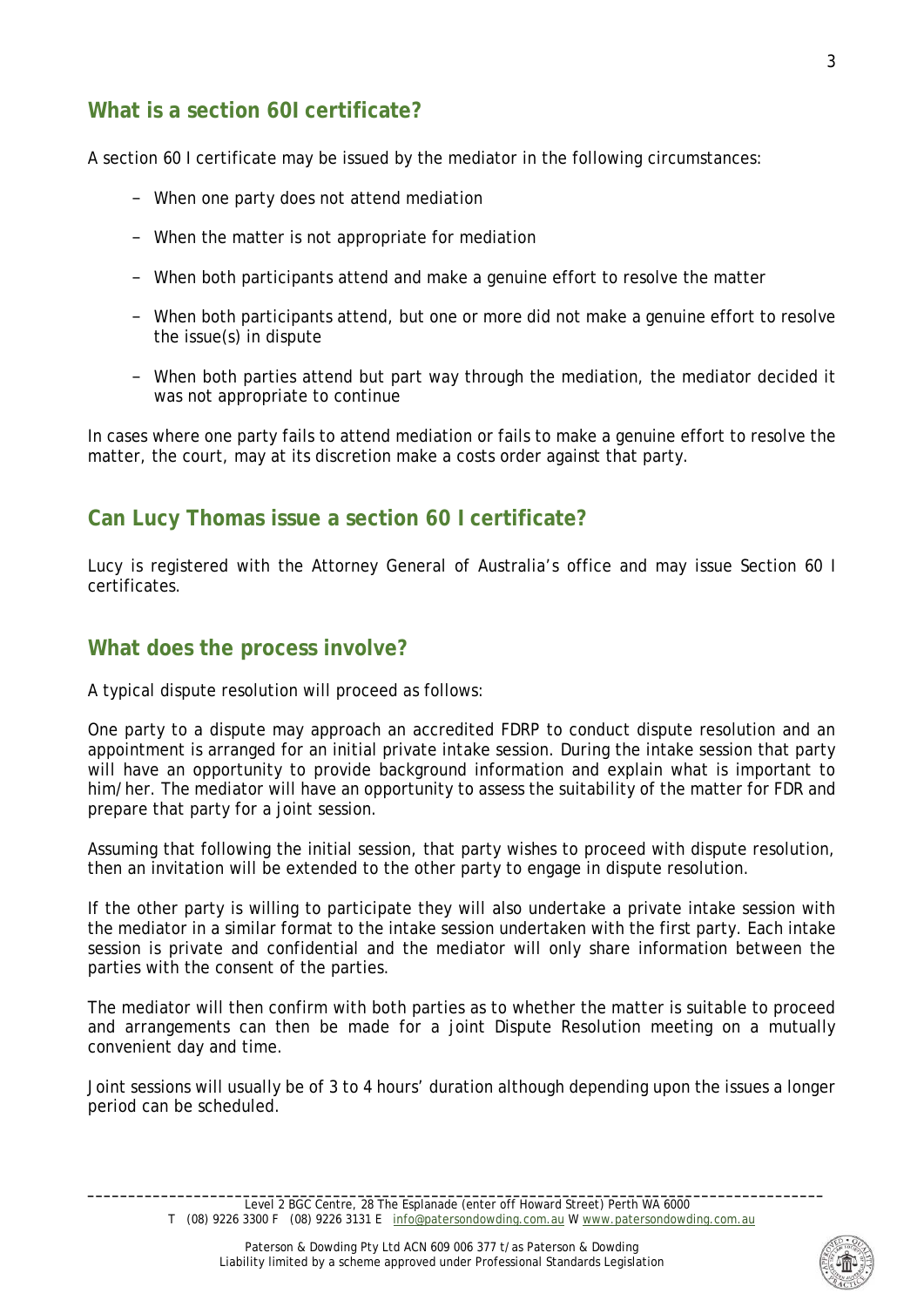In some matters the parties benefit from having several joint sessions, again depending upon the issues and in the event that parties wish to trial an arrangement.

During a FDR meeting each party will be encouraged to freely express topics that they wish to discuss and what is important to them in relation to each of those matters. An agenda will be formulated in relation to agreed topics for discussion.

The mediator will facilitate discussions in relation to each topic on the agenda and assist the parties to formulate options and solutions having regard to their respective needs, interests, concerns and the children's interests, as well as the practicalities of any options/potential solutions which may be generated.

#### **What is the role of the mediator?**

The mediator will:

- Be neutral
- Decide all the procedural aspects of the conference
- − Assist the parties to agree the agenda, to clarify and explore issues, and to consider options and alternatives for settlement
- May decide to end the conference if he/she considers it appropriate without being required to give an explanation
- It is not the role of the mediator to give legal advice to the participants unless the FDRP is also a legal practitioner in which case he/she may offer a view, but is not required to do so

#### **What is the role of the participants?**

The participants will be responsible for determining matters/topics for discussion and are encouraged to:

- − Listen respectfully to the views of all participants and explain their own views
- Discuss one issue at a time
- − Consider a variety of options for each issue
- − To be child focused
- − Choose a settlement that considers the needs of all involved, including the children

**\_\_\_\_\_\_\_\_\_\_\_\_\_\_\_\_\_\_\_\_\_\_\_\_\_\_\_\_\_\_\_\_\_\_\_\_\_\_\_\_\_\_\_\_\_\_\_\_\_\_\_\_\_\_\_\_\_\_\_\_\_\_\_\_\_\_\_\_\_\_\_\_\_\_\_\_\_\_\_\_\_\_\_\_\_\_\_\_\_\_** Level 2 BGC Centre, 28 The Esplanade (enter off Howard Street) Perth WA 6000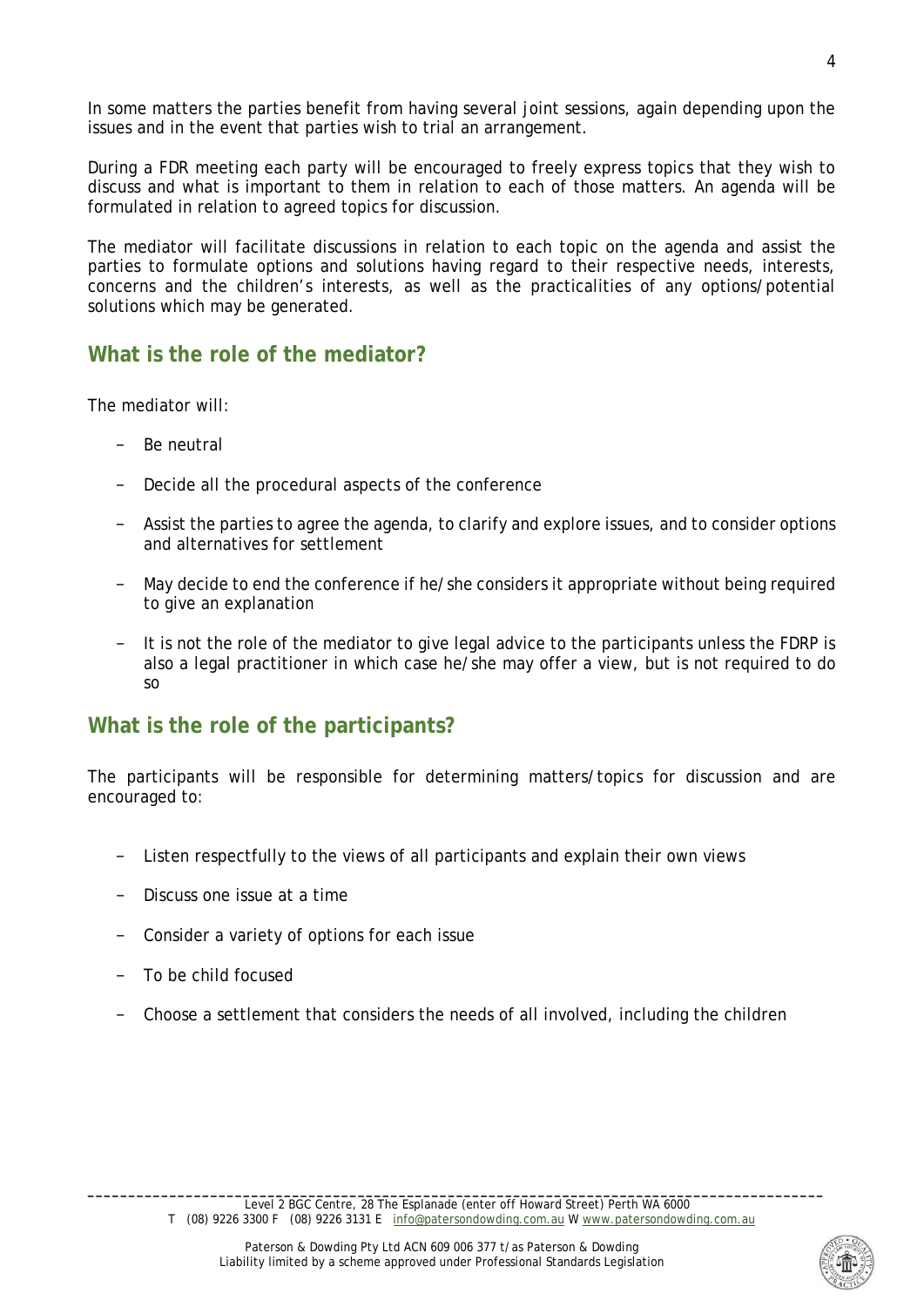# **Can lawyers attend?**

You may bring your lawyer to the intake session and providing that there is agreement between the participants, lawyers may participate in any ensuing FDR. Lawyers can be of great assistance to parties in the way of providing legal advice before and during FDR and documenting any agreement arising. During the course of a joint session there is likely to be one or more breaks to enable participants to consult with their lawyers in private and take updated advice in relation to any options/potential solutions which may be generated during any joint session.

Whilst lawyers may attend joint sessions participants will be encouraged, where possible, to speak for themselves.

# **May I bring a support person?**

You may bring a support person to your initial intake session. The involvement of support persons at any joint session will need to be considered and agreed in advance of any joint session.

#### **Can the discussions in mediation be referred to in any subsequent Court proceedings?**

The discussions in a mediation are generally not admissible in any subsequent court proceedings. There are however some exceptions including disclosures related to child abuse or risk of child abuse in some, but not all circumstances.

#### **What happens if we reach agreement at the conference?**

If you reach an agreement at the conference and wish to make the agreement legally enforceable, further steps will need to be taken by you to arrange for the necessary documents to be drafted. You can decide at the mediation which participant or whose lawyer may assist with the drafting of the necessary documentation. One option is for you to have an application for consent orders drafted and submitted to the Family Court. Once the orders are pronounced and issued by the court they are enforceable.

#### **What is a Parenting Plan?**

Some participants choose to document their agreement by way of a parenting plan which does not require the involvement of the court. A parenting plan is a written record of agreed arrangements regarding children. To constitute a parenting plan, the agreement must be signed and dated by both parents and entered into without threat, duress or coercion.

A parenting plan they cover anything relevant to the care, welfare and development of the child/children involved and may include details in relation to where the child lives, time spent with the other parent, communication, education and health issues, extracurricular activities, and travel.



**\_\_\_\_\_\_\_\_\_\_\_\_\_\_\_\_\_\_\_\_\_\_\_\_\_\_\_\_\_\_\_\_\_\_\_\_\_\_\_\_\_\_\_\_\_\_\_\_\_\_\_\_\_\_\_\_\_\_\_\_\_\_\_\_\_\_\_\_\_\_\_\_\_\_\_\_\_\_\_\_\_\_\_\_\_\_\_\_\_\_** Level 2 BGC Centre, 28 The Esplanade (enter off Howard Street) Perth WA 6000 T (08) 9226 3300 F (08) 9226 3131 E [info@patersondowding.com.au](mailto:info@patersondowding.com.au) [W www.patersondowding.com.au](http://www.patersondowding.com.au/)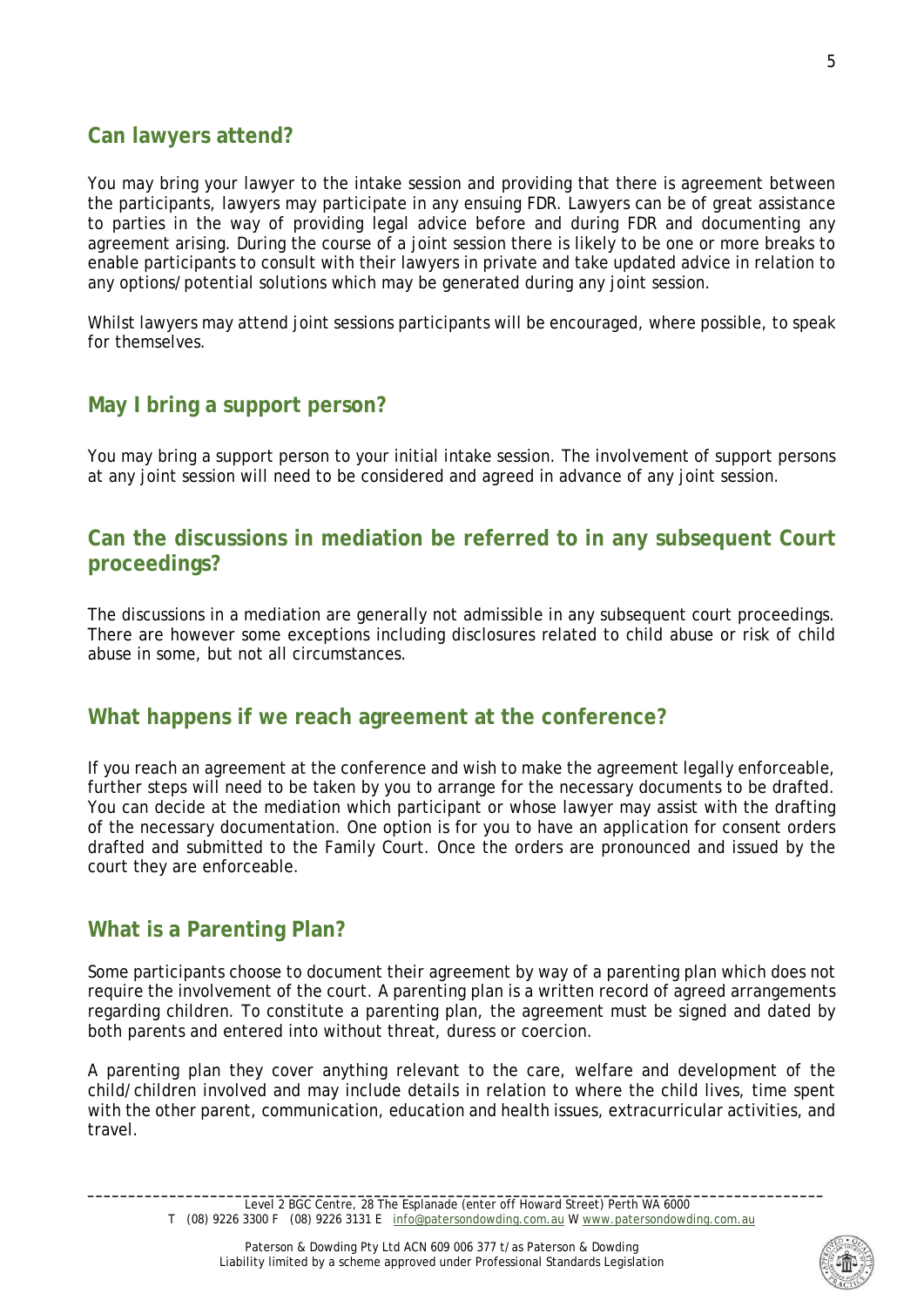A parenting plan:

- a) May be varied, subject to the agreement of both parents
- b) Is not enforceable by law, whereas a parenting order is
- c) Will be taken into consideration by the Family Court, but does not in any way bind the court in any subsequent proceedings. The court may take into consideration the degree to which each parent has fulfilled their obligations in the parenting plan

A parenting plan may be entered into by parties wishing to vary previous court orders made after 1 July 2006.

# **What happens if we don't reach an agreement at the conference?**

If you have not reached an agreement at the end of your joint meeting, some discussion may take place as to what might need to happen to reach an agreement. It is possible, subject to the agreement of both parties, to schedule a further meeting to allow either of both parties to followup any agreed actions before giving further consideration to the matters in dispute. If it is apparent that no agreement can be reached and the parties do not wish to engage in further FDR, then the mediator may issue a 60 I certificate to each party.

# **Confidentiality of communications in Family Dispute Resolution**

The mediator's confidentiality and disclosure obligations are set out in section 10 H of the Family Law Act. **Attached** is a copy of the relevant section and we urge you to read and familiarise yourself with the contents.

# **Admissibility of communications in Family Dispute Resolution**

**Attached** is a copy of section 10 J of the Family Law Act which explains the restrictions and exceptions in relation to the admissibility of statements made during FDR in any subsequent court proceedings. If you decide to proceed with FDR then it is most important that you read and familiarise yourself with the contents of the attached section.

If you have any queries in relation to issues as to confidentiality or admissibility, then we recommend that you obtain independent legal advice.

#### **Fees**

**Attached** is a schedule of Lucy's fees as at 1 July 2018. Unless otherwise agreed in advance, each participant is required to meet their own share of the fees. Payment is required on the day of each session.

6



**\_\_\_\_\_\_\_\_\_\_\_\_\_\_\_\_\_\_\_\_\_\_\_\_\_\_\_\_\_\_\_\_\_\_\_\_\_\_\_\_\_\_\_\_\_\_\_\_\_\_\_\_\_\_\_\_\_\_\_\_\_\_\_\_\_\_\_\_\_\_\_\_\_\_\_\_\_\_\_\_\_\_\_\_\_\_\_\_\_\_** Level 2 BGC Centre, 28 The Esplanade (enter off Howard Street) Perth WA 6000 T (08) 9226 3300 F (08) 9226 3131 E [info@patersondowding.com.au](mailto:info@patersondowding.com.au) [W www.patersondowding.com.au](http://www.patersondowding.com.au/)